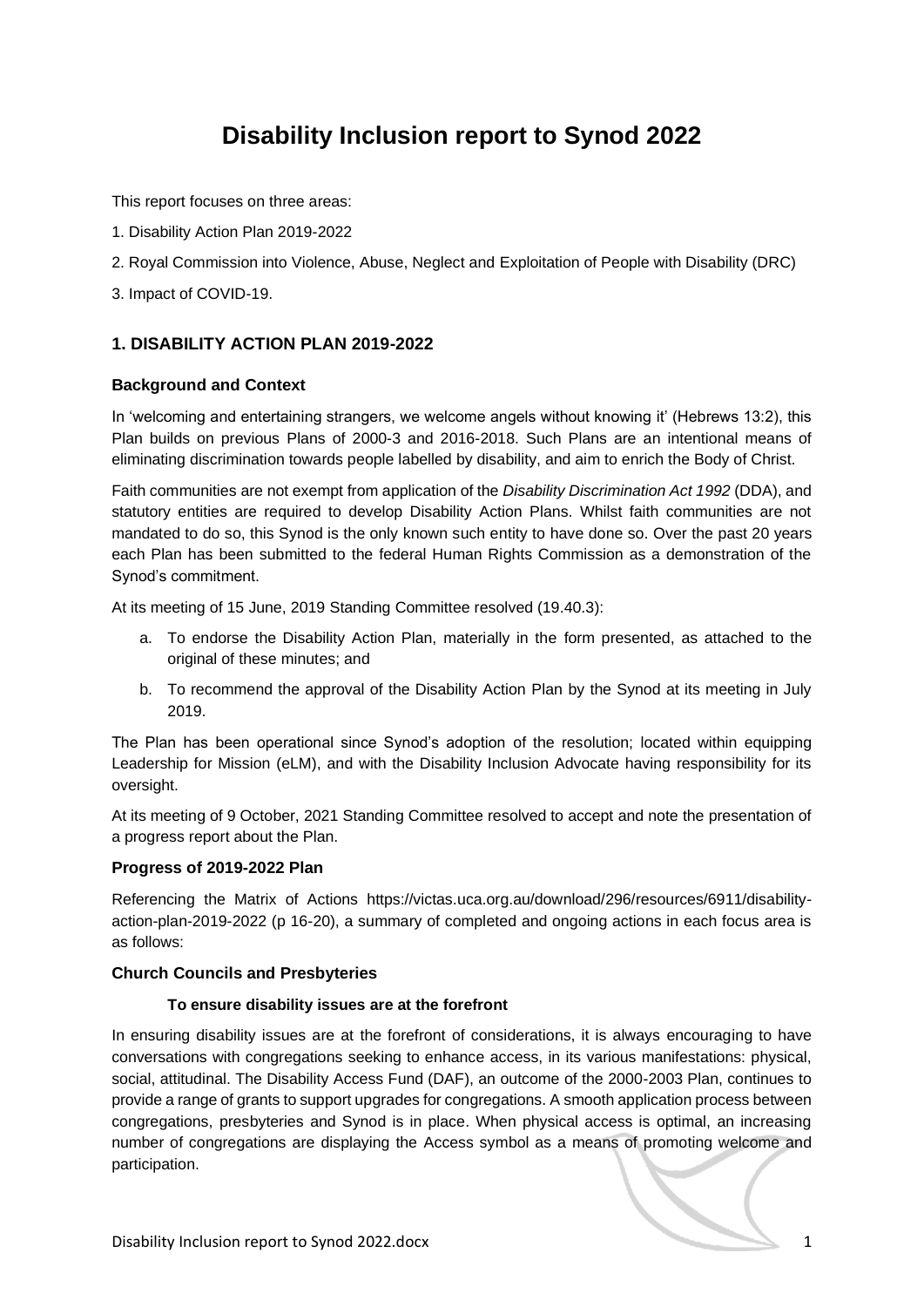## **To ensure people with disabilities are fully participating in worship, social and leadership roles**

Participation in worship, social activities and leadership roles varies greatly across the Synod. There are some fine examples where this is evident, and over the course of 20 years there has been an increasing awareness about the importance of greater engagement with and of people with disabilities, which is mirrored in society. However, it often continues to be painfully slow in the church.

A Mental Health Kit was produced and launched in 2019 by Prof Alan Fels, a Commissioner for Victoria's Mental Health Royal Commission.

#### <https://victas.uca.org.au/download/262/ministry-mission/7317/mental-health-kit-2>

Hard copies have also been produced, widely circulated and are still available. It contains a range of worship and support resources, personal accounts and 'congregational tips' to welcome and support individuals and families experiencing mental health concerns.

eLM has also supported the 'roll-out' of Mental Health First Aid Courses (MHFA), with an accredited facilitator. An initial course was provided for people in leadership positions across the Synod, followed by Presbyteries organising their own (some joint, and some courses run on-line owing to COVID).

An outcome of this was a request from presbyteries for a deeper theological exploration of mental health. In June 2021, a seminar was organised with Rev Prof John Swinton, Aberdeen University, who hosted a seminar ['Mental Health: does religion/spirituality support or hinder?](https://vimeo.com/574665405)'

Further development of Rev Dr Kylie Crabbe 3 Synod 2021 Bible Studies has been completed. Titled: Finding the Path Home: An exploration of the Intersections of Identity, Disability, Social exclusion and Healing, the Studies have been released to the Synod; more broadly, the Assembly's General Secretary also proposes to distribute them. [WORKBOOK-BIBLE-STUDY.pdf \(uca.org.au\).](https://victas.uca.org.au/wp-content/uploads/2022/03/WORKBOOK-BIBLE-STUDY.pdf)

In conjunction with Assembly's Transforming Worship Circle, the resource 'Called to be a Church for all: Assembly liturgy regarding people with disabilities' has been produced and distributed widely across Assembly, including our Synod.

## [https://resources.uca.org.au/cudw/worship-resources-and-publications/item/3030-called-to-be-a](https://resources.uca.org.au/cudw/worship-resources-and-publications/item/3030-called-to-be-a-church-for-all)[church-for-all](https://resources.uca.org.au/cudw/worship-resources-and-publications/item/3030-called-to-be-a-church-for-all)

Development of an Autism awareness resource is a recent focus. A video trailer

'Autism and Congregational Life' was launched in April as part of Autism Awareness Week. Five interviews, conducted with UCA persons, outline the issues encountered in being involved in congregational life. Further videos and resources are under development and will focus on (1) individual's lived experience (2) parental perspectives, and (3) theological insights of interviewees

[https://victas.uca.org.au/ministry-mission/disability-inclusion/](https://victas.uca.org.au/ministry-mission/disability-inclusion)

#### **Synod Operations**

#### **2.1 Ensure Synod/eLM events and activities are accessible**

Following the Assembly 2018 resolution (18.18) to develop some national disability access guidelines, Assembly requested work to be undertaken with UnitingCare Australia to produce the document: 'Guidelines for Disability Access'

[https://ucaassembly.recollect.net.au/nodes/view/680?keywords=disability%20access%20guidelines&](https://ucaassembly.recollect.net.au/nodes/view/680?keywords=disability%20access%20guidelines&highlights=eyIwIjoiZ3VpZGVsaW5lcyIsIjEiOiJkaXNhYmlsaXR5IiwiMiI6ImFjY2VzcyIsIjQiOiIoZ3VpZGVsaW5lcykiLCI1IjoiZGlzYWJpbGl0eS4ifQ==&lsk=a715f151c5e16f13c2a2e8bd2bcc32f9) [highlights=eyIwIjoiZ3VpZGVsaW5lcyIsIjEiOiJkaXNhYmlsaXR5IiwiMiI6ImFjY2VzcyIsIjQiOiIoZ3VpZGV](https://ucaassembly.recollect.net.au/nodes/view/680?keywords=disability%20access%20guidelines&highlights=eyIwIjoiZ3VpZGVsaW5lcyIsIjEiOiJkaXNhYmlsaXR5IiwiMiI6ImFjY2VzcyIsIjQiOiIoZ3VpZGVsaW5lcykiLCI1IjoiZGlzYWJpbGl0eS4ifQ==&lsk=a715f151c5e16f13c2a2e8bd2bcc32f9) [saW5lcykiLCI1IjoiZGlzYWJpbGl0eS4ifQ==&lsk=a715f151c5e16f13c2a2e8bd2bcc32f9](https://ucaassembly.recollect.net.au/nodes/view/680?keywords=disability%20access%20guidelines&highlights=eyIwIjoiZ3VpZGVsaW5lcyIsIjEiOiJkaXNhYmlsaXR5IiwiMiI6ImFjY2VzcyIsIjQiOiIoZ3VpZGVsaW5lcykiLCI1IjoiZGlzYWJpbGl0eS4ifQ==&lsk=a715f151c5e16f13c2a2e8bd2bcc32f9)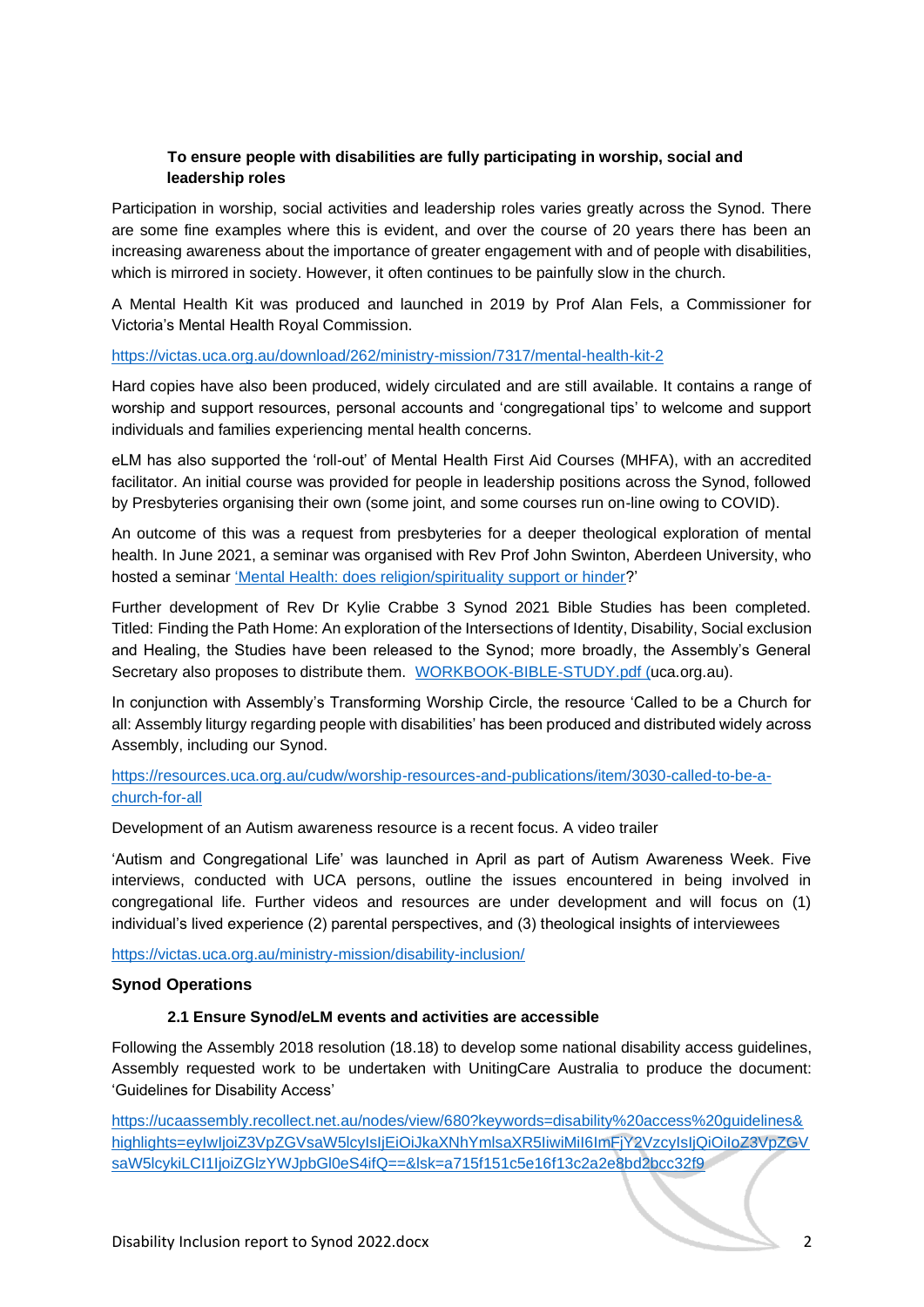This has been distributed and promoted across the Assembly and provides a blueprint for the planning of all events.

## **2.3, 2.4, 2.5 Property access compliance, self-audit and funding**

With the advent of Essential Services Measures, discussions are continuing with Property Services to ensure disability access is included within Annual Property Maintenance Inspection Checklists. A ratings system is under consideration in which a minimum standard is required.

Camping Services are undertaking significant works at Adekate, Grantville and Merricks as part of its UCC Business Plan 2020-2025. This includes accessibility in and around those properties.

# **2.6 To ensure people with disabilities are fully participating in worship, social and leadership roles**

Assembly 2018 adopted the 'Statement of Access and Welcome' (p 16-17), which this Synod contributed to. It outlines the Assembly's theological rationale and commitment to people marginalised by disability, and provides a point of reference for all areas of the UCA's life.

[https://ucaassembly.recollect.net.au/nodes/view/647?keywords=Statement%20of%20Access%20and](https://ucaassembly.recollect.net.au/nodes/view/647?keywords=Statement%20of%20Access%20and%20Welcome&highlights=eyIwIjoiXHUyMDE4c3RhdGVtZW50IiwiMSI6ImFjY2VzcyIsIjIiOiJ3ZWxjb21lXHUyMDE5IiwiNCI6IndlbGNvbWU7IiwiNSI6InN0YXRlbWVudCIsIjciOiJ3ZWxjb21lIiwiOCI6InN0YXRlbWVudCwifQ==&lsk=6eb54c0a0f746cbdb247a2b1f649f76d) [%20Welcome&highlights=eyIwIjoiXHUyMDE4c3RhdGVtZW50IiwiMSI6ImFjY2VzcyIsIjIiOiJ3ZWxjb21l](https://ucaassembly.recollect.net.au/nodes/view/647?keywords=Statement%20of%20Access%20and%20Welcome&highlights=eyIwIjoiXHUyMDE4c3RhdGVtZW50IiwiMSI6ImFjY2VzcyIsIjIiOiJ3ZWxjb21lXHUyMDE5IiwiNCI6IndlbGNvbWU7IiwiNSI6InN0YXRlbWVudCIsIjciOiJ3ZWxjb21lIiwiOCI6InN0YXRlbWVudCwifQ==&lsk=6eb54c0a0f746cbdb247a2b1f649f76d) [XHUyMDE5IiwiNCI6IndlbGNvbWU7IiwiNSI6InN0YXRlbWVudCIsIjciOiJ3ZWxjb21lIiwiOCI6InN0YXRlb](https://ucaassembly.recollect.net.au/nodes/view/647?keywords=Statement%20of%20Access%20and%20Welcome&highlights=eyIwIjoiXHUyMDE4c3RhdGVtZW50IiwiMSI6ImFjY2VzcyIsIjIiOiJ3ZWxjb21lXHUyMDE5IiwiNCI6IndlbGNvbWU7IiwiNSI6InN0YXRlbWVudCIsIjciOiJ3ZWxjb21lIiwiOCI6InN0YXRlbWVudCwifQ==&lsk=6eb54c0a0f746cbdb247a2b1f649f76d) [WVudCwifQ==&lsk=6eb54c0a0f746cbdb247a2b1f649f76d](https://ucaassembly.recollect.net.au/nodes/view/647?keywords=Statement%20of%20Access%20and%20Welcome&highlights=eyIwIjoiXHUyMDE4c3RhdGVtZW50IiwiMSI6ImFjY2VzcyIsIjIiOiJ3ZWxjb21lXHUyMDE5IiwiNCI6IndlbGNvbWU7IiwiNSI6InN0YXRlbWVudCIsIjciOiJ3ZWxjb21lIiwiOCI6InN0YXRlbWVudCwifQ==&lsk=6eb54c0a0f746cbdb247a2b1f649f76d)

# **2.7 Enhance communication with people with disabilities**

There is a range of initiatives in this section regarding enhanced communication by Synod entities with people with disabilities.

Work is to be undertaken between the Communication Units of Synod and Uniting VicTas to develop and share a repository of appropriate images.

The MHFA courses, as mentioned, have been completed.

Discussions are to be had with a Disability Access consultant to provide a combined seminar with Uniting VicTas, focussed on optimal use of web-based responses, Easy English and Communication Access symbols.

## **2.8 Study opportunities are accessible**

These conversations with Pilgrim are ongoing. Issues have arisen regarding optimal support of students who self-identify with particular needs. The University of Divinity is also mindful of this and it is hoped that both proactive and reactive strategies will further develop.

## **2.9 Employment obligations under the DDA**

This continues a similar statement in the 2016-2018 Plan. In current conversation with Synod's Lay Consultative Committee and Uniting VicTas' Supported Employment Unit, it is hoped that Synod will support an employment opportunity (including federal govt. subsidy) for someone to contribute their skills.

## **Synod Institutions**

Whilst these entities (Uniting VicTas, Uniting Age Well and UCA Schools) all relate to the Synod to varying degrees, the objective was to encourage the need to consider and address discrimination towards people with disabilities. These entities are aware of the federal Royal Commission into Violence, Abuse, Neglect and Exploitation of People with Disability (DRC), which is due for completion by September 2023. Recommendations from the Royal Commission are pending.